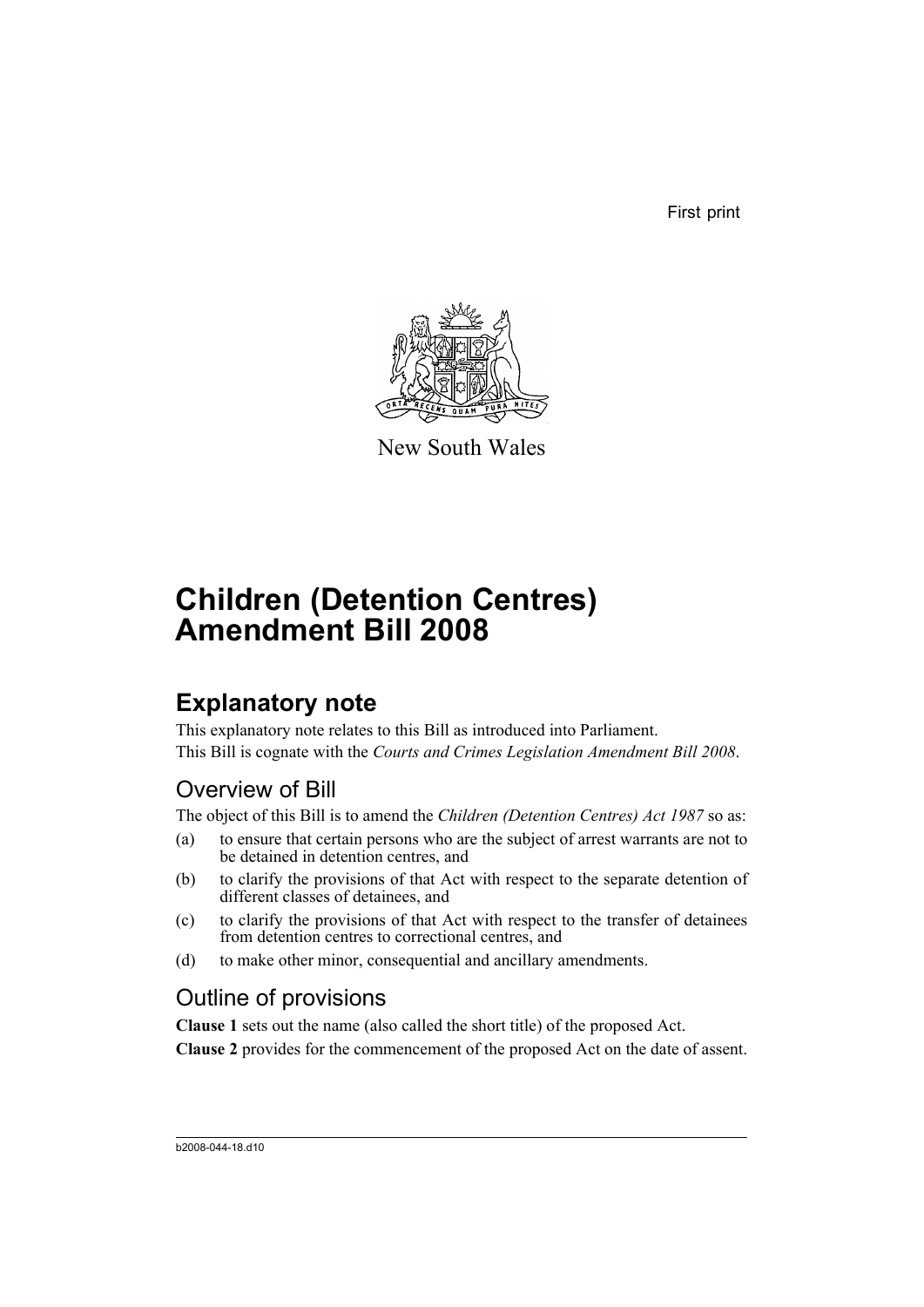Explanatory note

**Clause 3** is a formal provision that gives effect to the amendments to the *Children (Detention Centres) Act 1987* set out in Schedule 1.

**Clause 4** provides for the repeal of the proposed Act after all the amendments made by the proposed Act have commenced. Once the amendments have commenced the proposed Act will be spent. Section 30 of the *Interpretation Act 1987* provides that the repeal of an amending Act does not affect the amendments made by that Act.

### **Schedule 1 Amendments**

#### **Persons not to be detained in detention centres**

**Schedule 1 [3]** inserts proposed section 9A into the Act. The proposed section provides that persons who are 21 or over are not to be detained in a detention centre if they are subject to an arrest warrant of any kind, and that persons who are between 18 and 21 are not to be detained in a detention centre if they are subject to an arrest warrant issued in relation to an alleged breach of a good behaviour bond, probation or community service order or an alleged escape from custody.

#### **Separation of detainees**

**Schedule 1 [4]** inserts proposed subsections (3), (4) and (5) into section 16 of the Act. The new subsections empower the Director-General of the Department of Juvenile Justice to direct that different detainees or groups of detainees be separately accommodated, and ensure that their separate accommodation is not prevented by anything in the *Anti-Discrimination Act 1977*. **Schedule 1 [5]** makes a consequential amendment to section 19 of the Act.

**Schedule 1 [12]** inserts proposed paragraph (q2) into section 32A (a regulation-making power). The new paragraph enables regulations to be made with respect to the review of directions given by the Director-General under proposed section  $16(3)$ .

#### **Transfer of detainees**

**Schedule 1 [8]** substitutes subsection (1A) of section 28 of the Act so as to make it clear that a transfer order can be made under that section regardless of whether or where the detainee is currently in custody.

**Schedule 1 [9]** substitutes subsection (2A) of section 28 of the Act so as to provide two new grounds for making a transfer order with respect to a detainee who is between 18 and 21 years of age. One of those grounds is that the detainee has been at the detention centre for at least 6 months and the Director-General is satisfied that it would be preferable for the detainee to be at a correctional centre. The other ground is that the detainee is, or has previously been, at a correctional centre (other than a juvenile correctional centre) for more than 4 weeks.

**Schedule 1 [10]** inserts proposed subsections (2C) and (2D) into section 28 of the Act. Proposed subsection  $(2\hat{C})$  provides that subsection  $(2)$  (which restricts the power to transfer a detainee who is under 18) does not apply to a detainee who has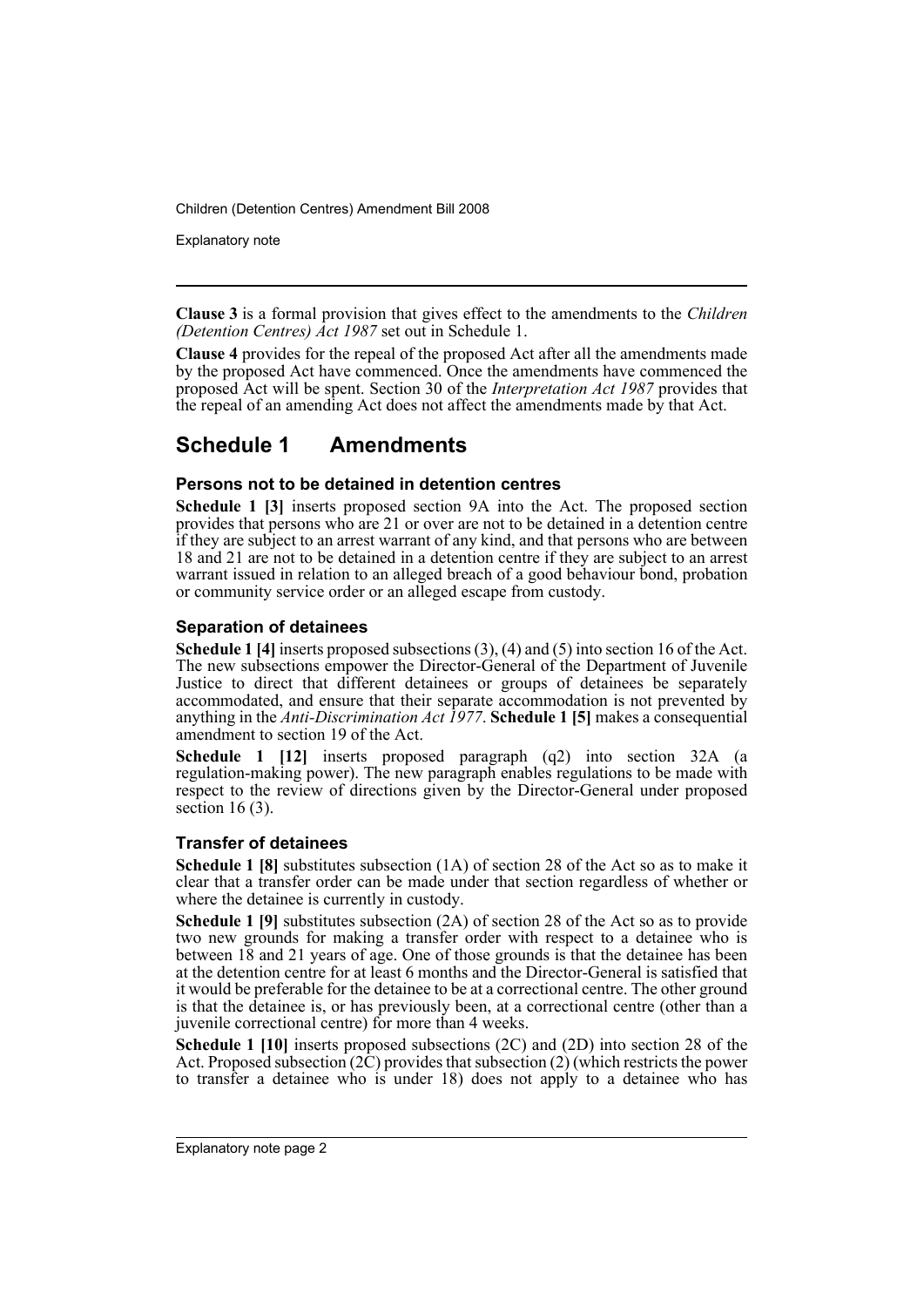Explanatory note

previously been transferred to a correctional centre during his or her current period of detention. Proposed subsection (2D) provides that subsection (2A) (which restricts the power to transfer a detainee who is over 18 but under 21) does not apply to a detainee who has previously been transferred to a correctional centre during his or her current period of detention or during any previous period of detention. **Schedule 1 [11]** makes a consequential amendment to section 28 (3) (b) of the Act.

#### **Miscellaneous amendments**

**Schedule 1 [1]** amends section 3 of the Act so as to provide that notes in the Act (such as the note at the end of proposed section 9A) do not form part of the Act.

**Schedule 1 [2]** amends section 7 (1) of the Act so as to extend the period between successive Departmental inspections of a detention centre from 3 months to 12 months.

**Schedule 1 [6]** amends section 21 (1) (b) of the Act so as to enable detainees who are being punished for misbehaviour to be restricted from participation in sport or leisure activities for an unlimited period of time, rather than  $\hat{4}$  days as is currently the case. **Schedule 1 [7]** inserts proposed subsection (1A) into section 21 of the Act so as to provide that any such restriction cannot be for more than 7 days at a time except with the prior approval of the Director-General.

**Schedule 1 [12]** inserts proposed paragraph (q1) into section 32A (a regulation-making power). The new paragraph enables regulations to be made with respect to the circumstances in which detainees may be confined to their rooms, and the periods for which they may be so confined.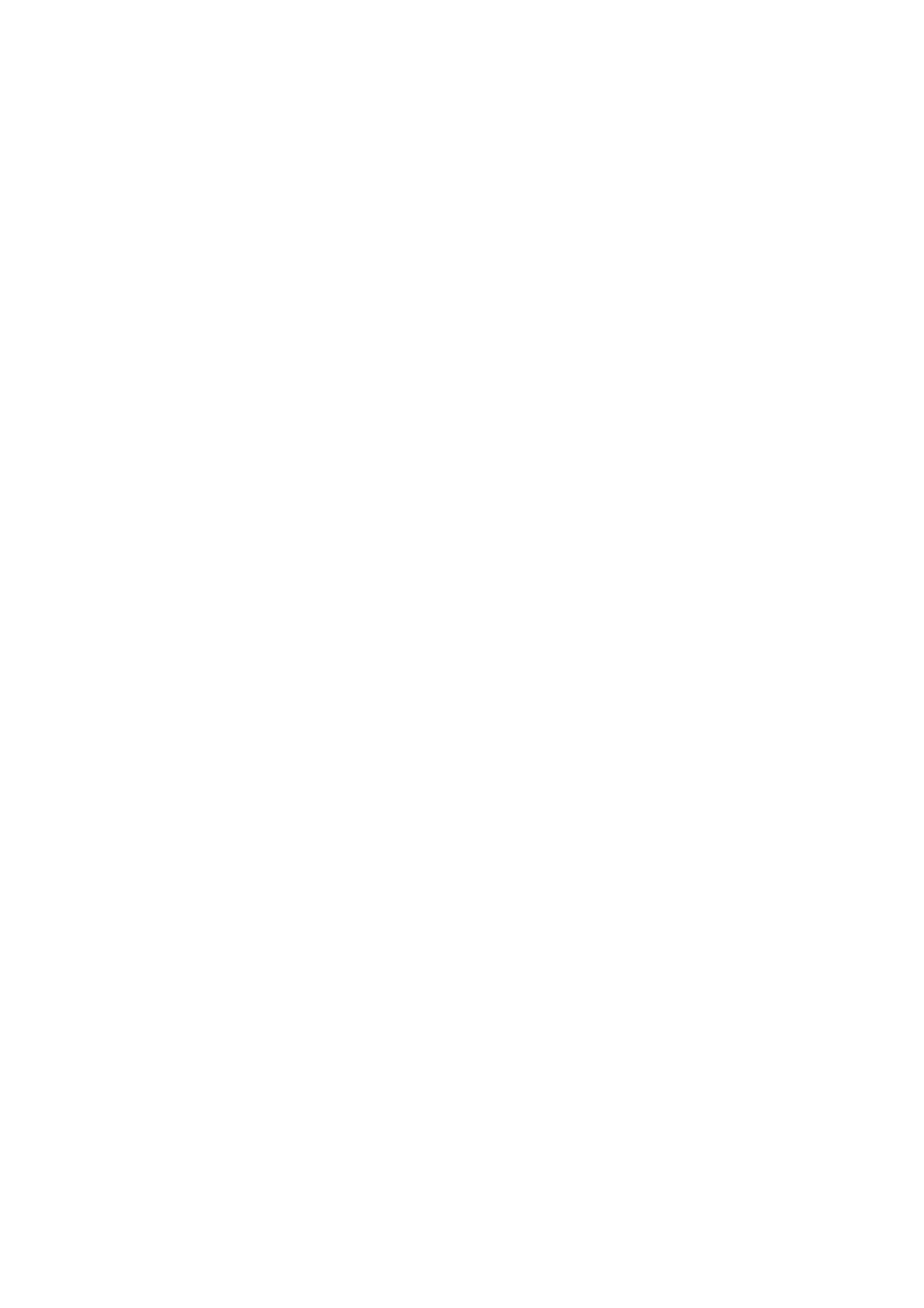First print



New South Wales

# **Children (Detention Centres) Amendment Bill 2008**

## **Contents**

|   |                                                             | Page          |
|---|-------------------------------------------------------------|---------------|
|   | Name of Act                                                 |               |
|   | Commencement                                                | 2             |
|   | Amendment of Children (Detention Centres) Act 1987<br>No 57 | $\mathcal{P}$ |
| 4 | Repeal of Act                                               | 2             |
|   | Schedule 1 Amendments                                       | 3             |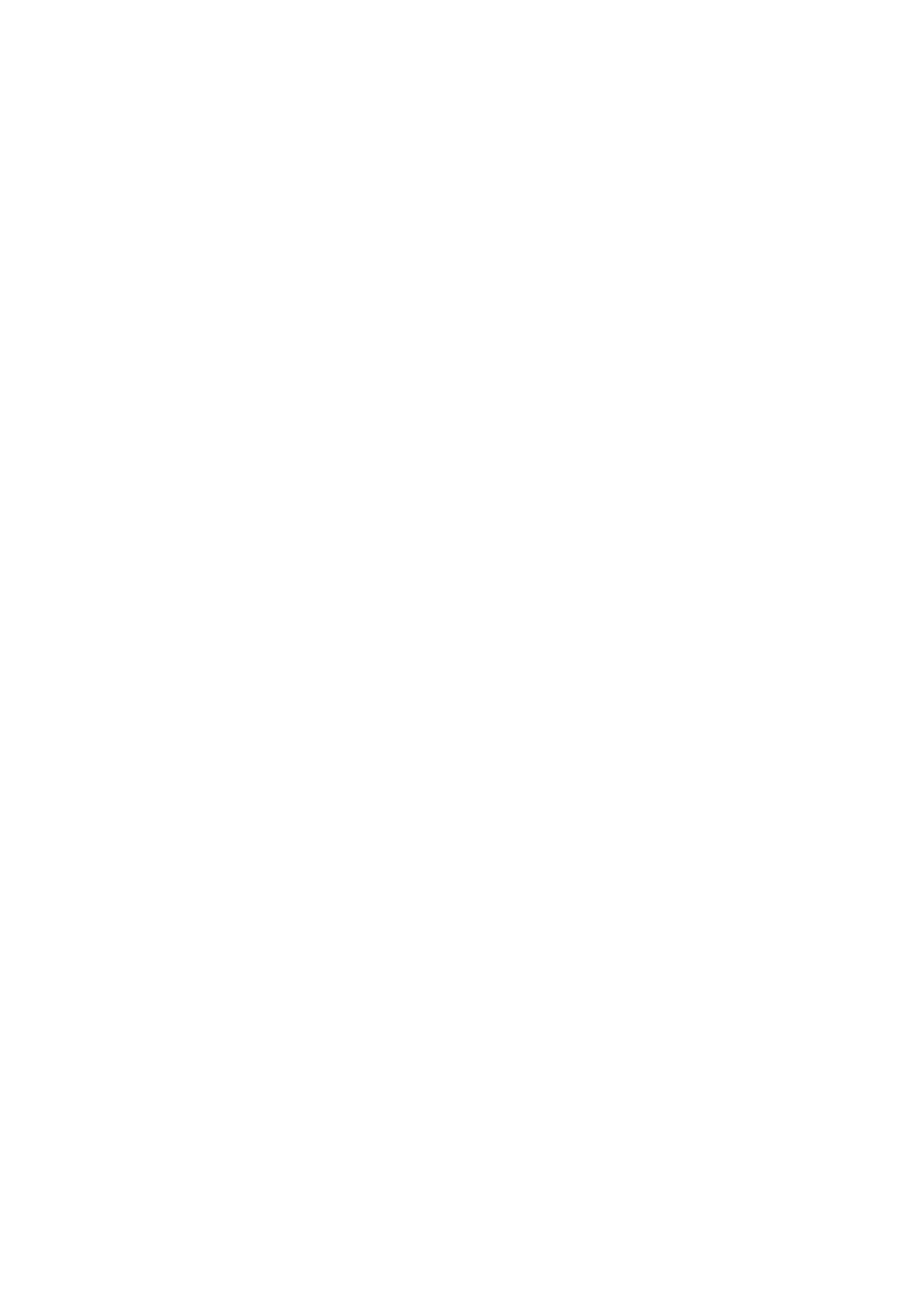

New South Wales

# **Children (Detention Centres) Amendment Bill 2008**

No , 2008

### **A Bill for**

An Act to amend the *Children (Detention Centres) Act 1987* in relation to the detention and transfer of juvenile offenders; and for other purposes.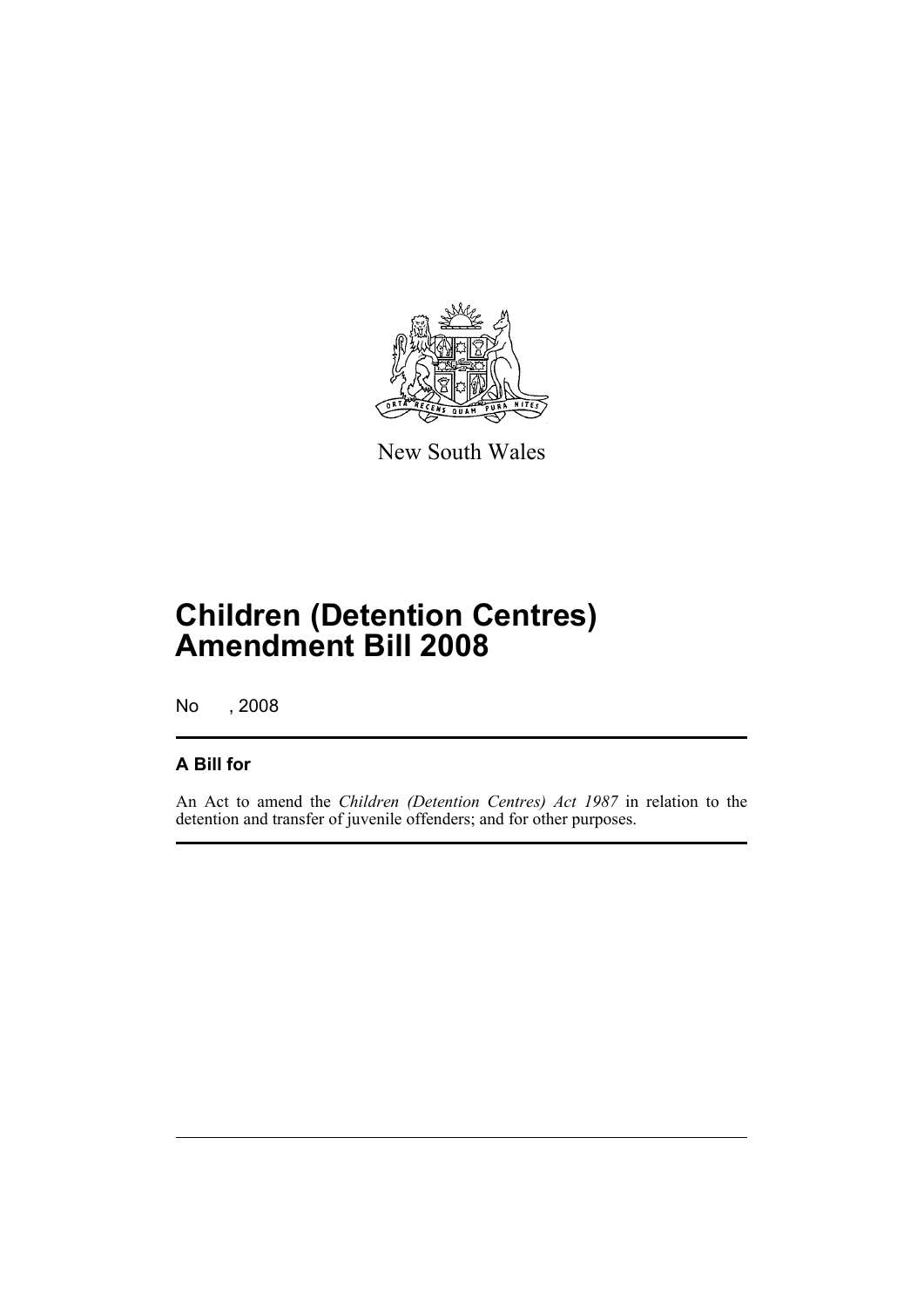<span id="page-7-3"></span><span id="page-7-2"></span><span id="page-7-1"></span><span id="page-7-0"></span>

| The Legislature of New South Wales enacts:                                                                                                                       |                     |
|------------------------------------------------------------------------------------------------------------------------------------------------------------------|---------------------|
| <b>Name of Act</b><br>$\mathbf 1$                                                                                                                                | $\overline{2}$      |
| This Act is the Children (Detention Centres) Amendment Act 2008.                                                                                                 | 3                   |
| $\mathbf{2}$<br><b>Commencement</b>                                                                                                                              | $\overline{4}$      |
| This Act commences on the date of assent to this Act.                                                                                                            | 5                   |
| 3<br>Amendment of Children (Detention Centres) Act 1987 No 57                                                                                                    | 6                   |
| The Children (Detention Centres) Act 1987 is amended as set out in<br>Schedule 1.                                                                                | $\overline{7}$<br>8 |
| <b>Repeal of Act</b><br>4                                                                                                                                        | 9                   |
| This Act is repealed on the day following the day on which this Act<br>(1)<br>commences.                                                                         | 10<br>11            |
| The repeal of this Act does not, because of the operation of section 30<br>(2)<br>of the <i>Interpretation Act 1987</i> , affect any amendment made by this Act. | 12<br>13            |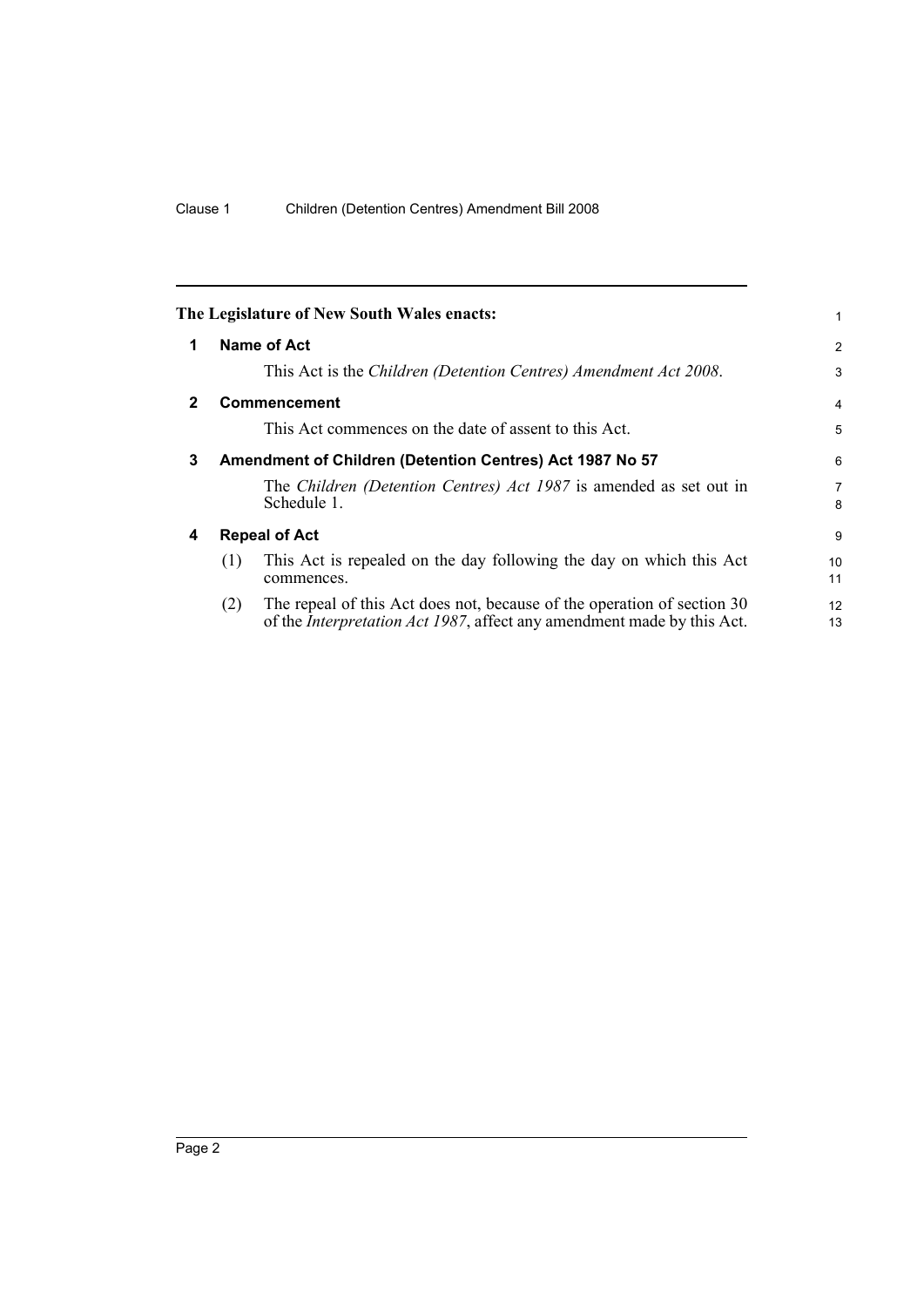Amendments Schedule 1

1

<span id="page-8-0"></span>

| <b>Schedule 1</b> | <b>Amendments</b> |
|-------------------|-------------------|
|-------------------|-------------------|

|       |           |                              |     | (Section 3)                                                                                                                                                                                                       | $\overline{2}$       |
|-------|-----------|------------------------------|-----|-------------------------------------------------------------------------------------------------------------------------------------------------------------------------------------------------------------------|----------------------|
| $[1]$ |           | <b>Section 3 Definitions</b> |     |                                                                                                                                                                                                                   | $\mathfrak{S}$       |
|       |           |                              |     | Insert after section $3(4)$ :                                                                                                                                                                                     | 4                    |
|       |           | (5)                          |     | Notes included in this Act do not form part of this Act.                                                                                                                                                          | 5                    |
| [2]   |           |                              |     | Section 7 Inspection of detention centres by juvenile justice officer<br>appointed by Director-General                                                                                                            | 6<br>$\overline{7}$  |
|       |           |                              |     | Omit "3 months" from section 7 (1). Insert instead "12 months".                                                                                                                                                   | 8                    |
| [3]   |           | <b>Section 9A</b>            |     |                                                                                                                                                                                                                   | 9                    |
|       |           | Insert after section 9:      |     |                                                                                                                                                                                                                   | 10                   |
|       | <b>9A</b> |                              |     | Certain persons not to be detained in detention centres                                                                                                                                                           | 11                   |
|       |           | (1)                          |     | A person who is of or above the age of 21 years is not to be<br>detained in a detention centre if he or she is the subject of an<br>arrest warrant of any kind.                                                   | 12<br>13<br>14       |
|       |           | (2)                          |     | A person who is of or above the age of 18 years, but under the age<br>of 21 years, is not to be detained in a detention centre if he or she<br>is the subject of an arrest warrant of any of the following kinds: | 15<br>16<br>17       |
|       |           |                              | (a) | a warrant issued under section 41 of the Children<br>(Criminal Proceedings) Act 1987 in relation to an alleged<br>breach of a good behaviour bond or an alleged breach of<br>probation, or                        | 18<br>19<br>20<br>21 |
|       |           |                              | (b) | a warrant issued under section 23 of the Children<br>(Community Service Orders) Act 1987 in relation to an<br>alleged breach of a children's community service order, or                                          | 22<br>23<br>24       |
|       |           |                              | (c) | a warrant issued under section 98 of the Crimes<br>(Sentencing Procedure) Act 1999 in relation to an alleged<br>breach of a condition of a good behaviour bond, or                                                | 25<br>26<br>27       |
|       |           |                              | (d) | his or her arrest under section 39 of the Crimes<br>(Administration of Sentences) Act 1999 in relation to an<br>alleged escape from custody, or                                                                   | 28<br>29<br>30       |
|       |           |                              | (e) | a warrant issued under section 116 of the Crimes<br>(Administration of Sentences) Act 1999 in relation to an<br>alleged breach of a community service order.                                                      | 31<br>32<br>33       |
|       |           |                              |     | Note. Pursuant to Part 13 of the Crimes (Administration of Sentences)<br>Act 1999, persons referred to in section 9A may be detained in a<br>correctional centre.                                                 | 34<br>35<br>36       |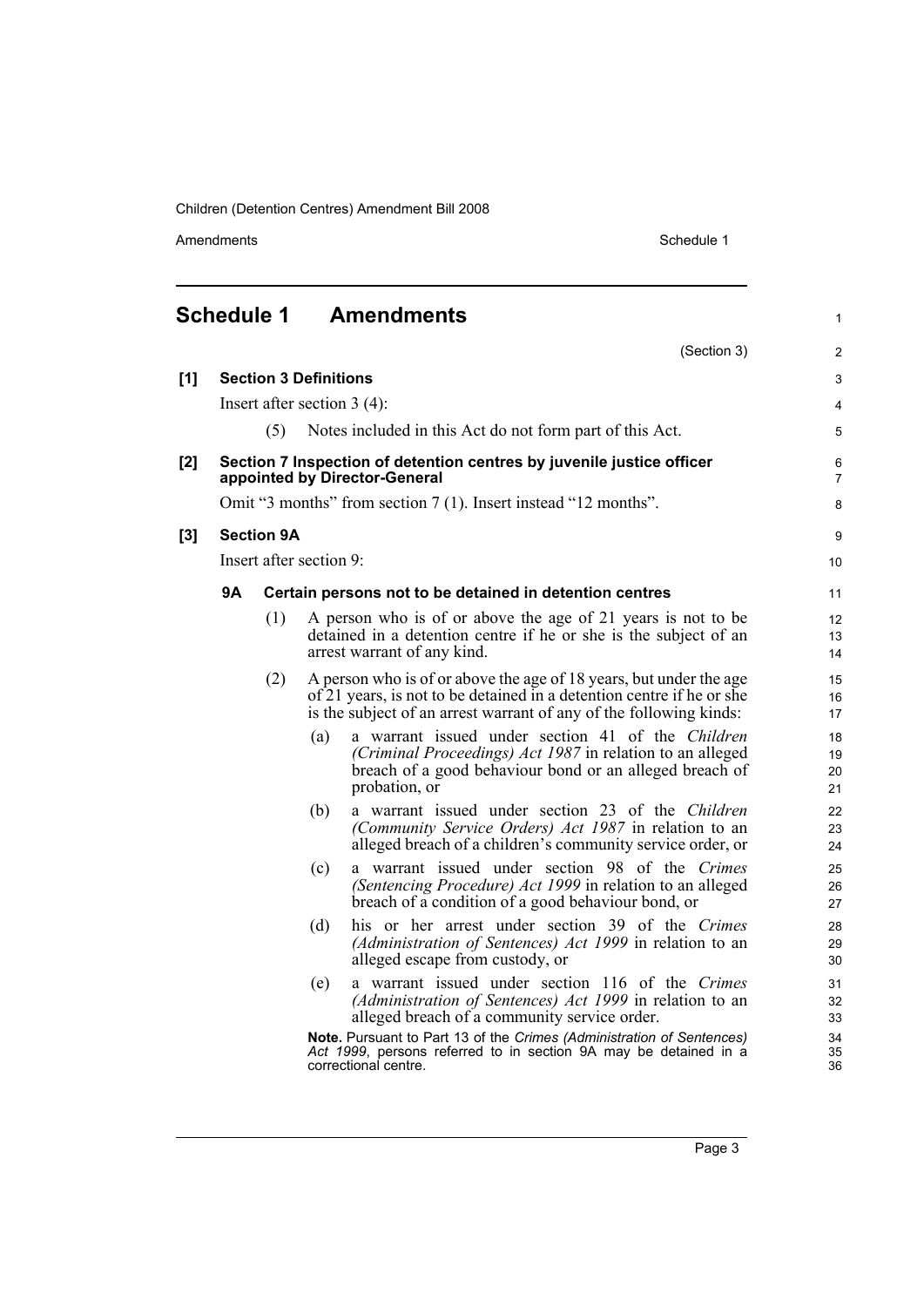Schedule 1 Amendments

| [4] |                      | <b>Section 16 Separation of detainees</b>                                                                                                                                                                                                                      | 1                                             |
|-----|----------------------|----------------------------------------------------------------------------------------------------------------------------------------------------------------------------------------------------------------------------------------------------------------|-----------------------------------------------|
|     |                      | Insert after section $16(2)$ :                                                                                                                                                                                                                                 | $\overline{c}$                                |
|     | (3)                  | For the purpose of ensuring the security, safety and good order of<br>a detention centre, the Director-General may direct that different<br>detainees or groups of detainees be detained separately from<br>other detainees.                                   | 3<br>4<br>$\mathbf 5$<br>$\,6\,$              |
|     | (4)                  | While a direction referred to in subsection $(3)$ is in force, the<br>detainees or groups of detainees identified in the direction shall,<br>so far as is reasonably practicable, be detained separately from<br>other detainees in the same detention centre. | $\overline{7}$<br>8<br>$\boldsymbol{9}$<br>10 |
|     | (5)                  | Detainees may be dealt with in accordance with this section<br>despite anything to the contrary in the Anti-Discrimination Act<br>1977.                                                                                                                        | 11<br>12<br>13                                |
| [5] |                      | Section 19 Segregation of detainees for protection                                                                                                                                                                                                             | 14                                            |
|     |                      | Insert after section $19(4)$ :                                                                                                                                                                                                                                 | 15                                            |
|     | (5)                  | Nothing in this section limits the circumstances in which<br>detainees may be detained separately pursuant to section 16.                                                                                                                                      | 16<br>17                                      |
| [6] |                      | <b>Section 21 Punishments for misbehaviour</b>                                                                                                                                                                                                                 | 18                                            |
|     |                      | Omit "for a period not exceeding 4 days" from section 21 (1) (b).                                                                                                                                                                                              | 19                                            |
| [7] | Section 21 (1A)      |                                                                                                                                                                                                                                                                | 20                                            |
|     |                      | Insert after section 21 $(1)$ :                                                                                                                                                                                                                                | 21                                            |
|     | (1A)                 | A detainee may not be restricted from participation in sport or<br>leisure activities for more than 7 days at a time except with the<br>prior approval of the Director-General, whether given generally<br>or in relation to a particular detainee.            | 22<br>23<br>24<br>25                          |
| [8] | correctional centres | Section 28 Transfer of older detainees from detention centres to                                                                                                                                                                                               | 26<br>27                                      |
|     |                      | Omit section 28 (1A). Insert instead:                                                                                                                                                                                                                          | 28                                            |
|     | (1A)                 | An order may be made under subsection (1) regardless of<br>whether or where the detainee is currently in custody.                                                                                                                                              | 29<br>30                                      |
| [9] | Section 28 (2A)      |                                                                                                                                                                                                                                                                | 31                                            |
|     |                      | Omit the subsection. Insert instead:                                                                                                                                                                                                                           | 32                                            |
|     | (2A)                 | In the case of a detainee who is of or above the age of 18 years,<br>but under the age of 21 years, an order may not be made under<br>subsection (1) unless:                                                                                                   | 33<br>34<br>35                                |
|     |                      |                                                                                                                                                                                                                                                                |                                               |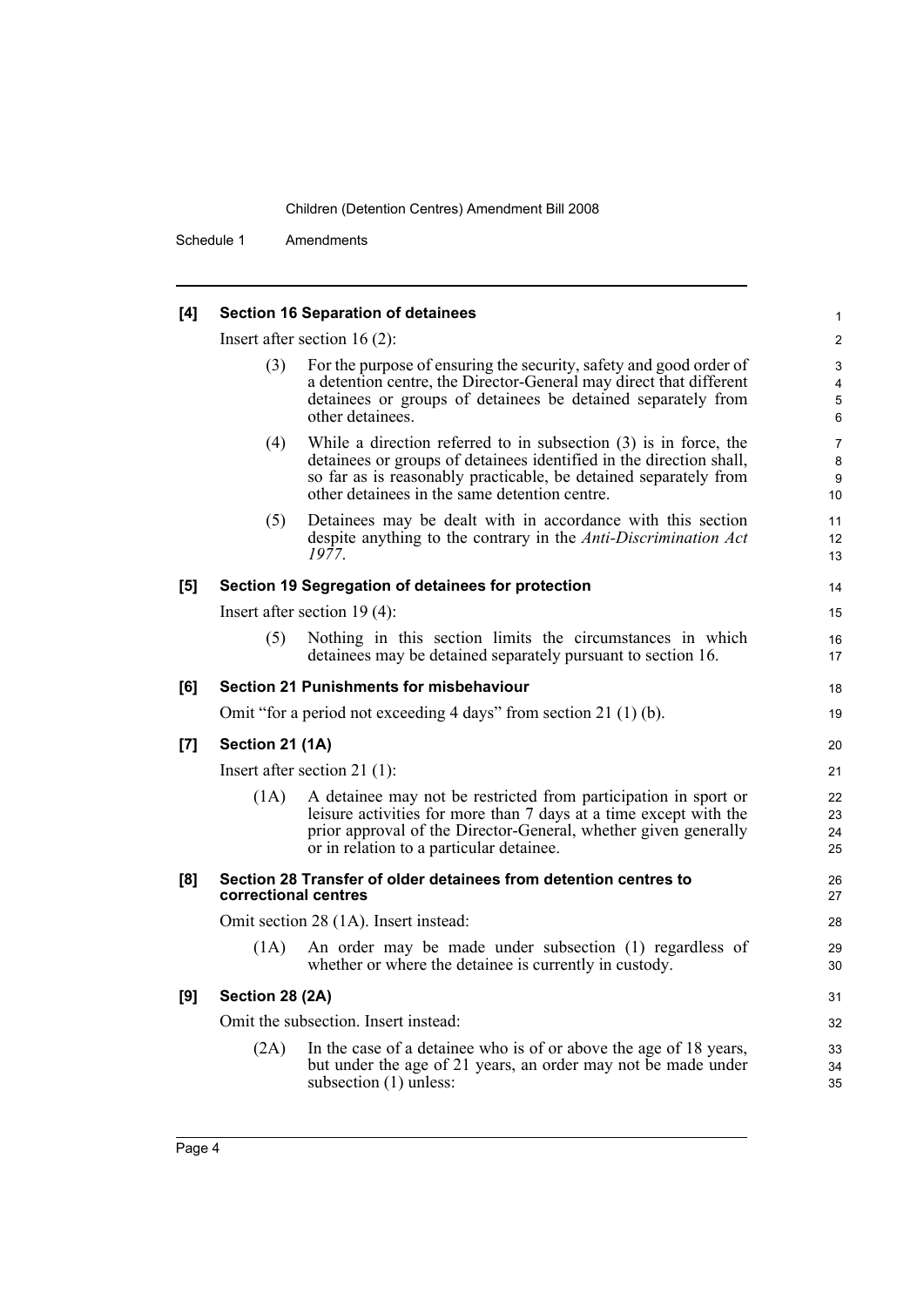Amendments Schedule 1

|        |                                 | (a) | the Children's Court makes an order authorising the<br>making of such an order, or                                                                                                                                                                                | $\mathbf{1}$<br>$\overline{c}$                                            |
|--------|---------------------------------|-----|-------------------------------------------------------------------------------------------------------------------------------------------------------------------------------------------------------------------------------------------------------------------|---------------------------------------------------------------------------|
|        |                                 | (b) | the detainee has been detained in a detention centre for at<br>least 6 months and the Director-General has assessed that,<br>having regard to all of the circumstances, it would be<br>preferable for the detainee to be detained in a correctional<br>centre, or | $\mathsf 3$<br>$\overline{4}$<br>$\mathbf 5$<br>$\,6\,$<br>$\overline{7}$ |
|        |                                 | (c) | the detainee is, or has previously been, detained as an<br>inmate in a correctional centre (other than a juvenile<br>correctional centre) for a period of, or periods totalling,<br>more than 4 weeks, or                                                         | $\bf 8$<br>9<br>10<br>11                                                  |
|        |                                 | (d) | the detainee applies to the Director-General in writing for<br>the detainee's transfer to a correctional centre, or                                                                                                                                               | 12<br>13                                                                  |
|        |                                 | (e) | one or more of the circumstances referred to in subsection<br>(2) applies in relation to the detainee.                                                                                                                                                            | 14<br>15                                                                  |
| $[10]$ | Section 28 (2C) and (2D)        |     |                                                                                                                                                                                                                                                                   | 16                                                                        |
|        | Insert after section $28(2B)$ : |     |                                                                                                                                                                                                                                                                   | 17                                                                        |
|        | (2C)                            |     | Subsection (2) does not apply to a detainee in respect of whom an<br>order under subsection (1) has previously been made in relation<br>to a current period of detention.                                                                                         | 18<br>19<br>20                                                            |
|        | (2D)                            |     | Subsection (2A) does not apply to a detainee in respect of whom<br>an order under subsection (1) has previously been made, whether<br>in relation to a current period of detention or an earlier period of<br>detention.                                          | 21<br>22<br>23<br>24                                                      |
| [11]   | Section 28 (3) (b)              |     |                                                                                                                                                                                                                                                                   | 25                                                                        |
|        |                                 |     | Omit "a convicted inmate". Insert instead "an inmate".                                                                                                                                                                                                            | 26                                                                        |